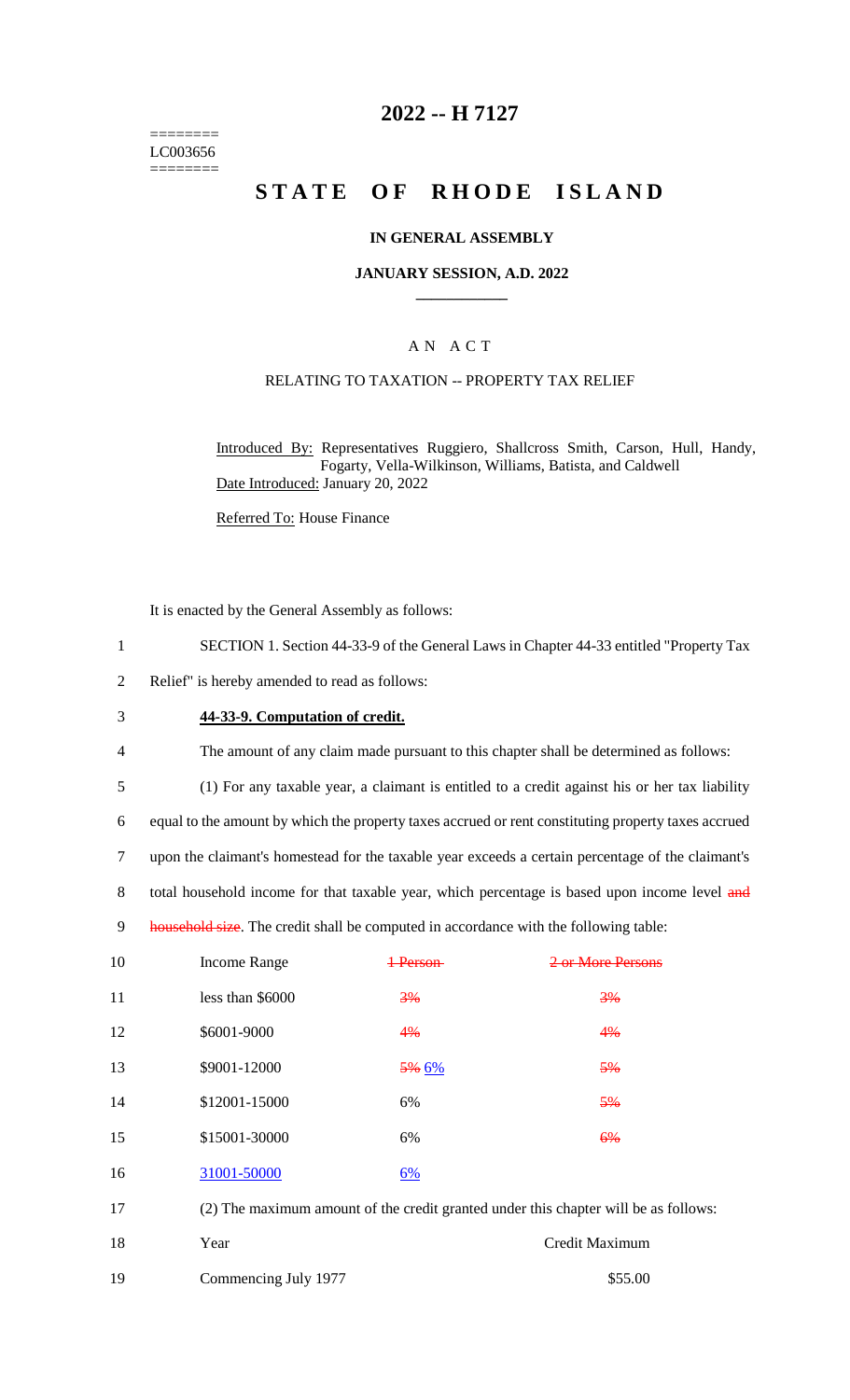| 1              | Commencing July 1978                                                                                      | \$150.00        |  |  |  |
|----------------|-----------------------------------------------------------------------------------------------------------|-----------------|--|--|--|
| $\overline{2}$ | Commencing July 1979                                                                                      | \$175.00        |  |  |  |
| 3              | Commencing July 1980                                                                                      | \$200.00        |  |  |  |
| 4              | Commencing on July 1997 and subsequent years                                                              | \$250.00        |  |  |  |
| 5              | Commencing on July 2006 2022                                                                              | \$300.00 850.00 |  |  |  |
| 6              | Commencing July 2007 and subsequent years, the credit shall be increased, at a minimum,                   |                 |  |  |  |
| $\tau$         | to the maximum amount to the nearest five dollars (\$5.00) increment within the allocation of five        |                 |  |  |  |
| 8              | one-hundredths of one percent (0.05%) of net terminal income derived from video lottery games             |                 |  |  |  |
| 9              | up to a maximum of five million dollars (\$5,000,000) until a maximum credit of five hundred              |                 |  |  |  |
| 10             | dollars $(\$500)$ is obtained pursuant to the provisions of $§$ 42 61 15. In no event shall the exemption |                 |  |  |  |
| 11             | in any fiscal year be less than the prior fiscal year.                                                    |                 |  |  |  |
| 12             | (3) The income ranges and credits set forth in this section shall be adjusted annually for                |                 |  |  |  |
| 13             | inflation by the total percentage increase in the Consumer Price Index for All Urban Consumers            |                 |  |  |  |
| 14             | (CPI-U). published by the United States Department of Labor Bureau of Labor Statistics for the            |                 |  |  |  |
| 15             | Northeast Region for the previous fiscal year, but in any event not to exceed twelve percent (12%).       |                 |  |  |  |
| 16             | SECTION 2. This act shall take effect upon passage.                                                       |                 |  |  |  |

 $\begin{minipage}{0.9\linewidth} \begin{tabular}{l} \hline \textbf{r} & \textbf{r} \\ \hline \textbf{r} & \textbf{r} \\ \hline \textbf{r} & \textbf{r} \\ \hline \textbf{r} & \textbf{r} \\ \hline \textbf{r} & \textbf{r} \\ \hline \textbf{r} & \textbf{r} \\ \hline \textbf{r} & \textbf{r} \\ \hline \textbf{r} & \textbf{r} \\ \hline \textbf{r} & \textbf{r} \\ \hline \textbf{r} & \textbf{r} \\ \hline \textbf{r} & \textbf{r} \\ \hline \textbf{r} & \text$ LC003656  $=$